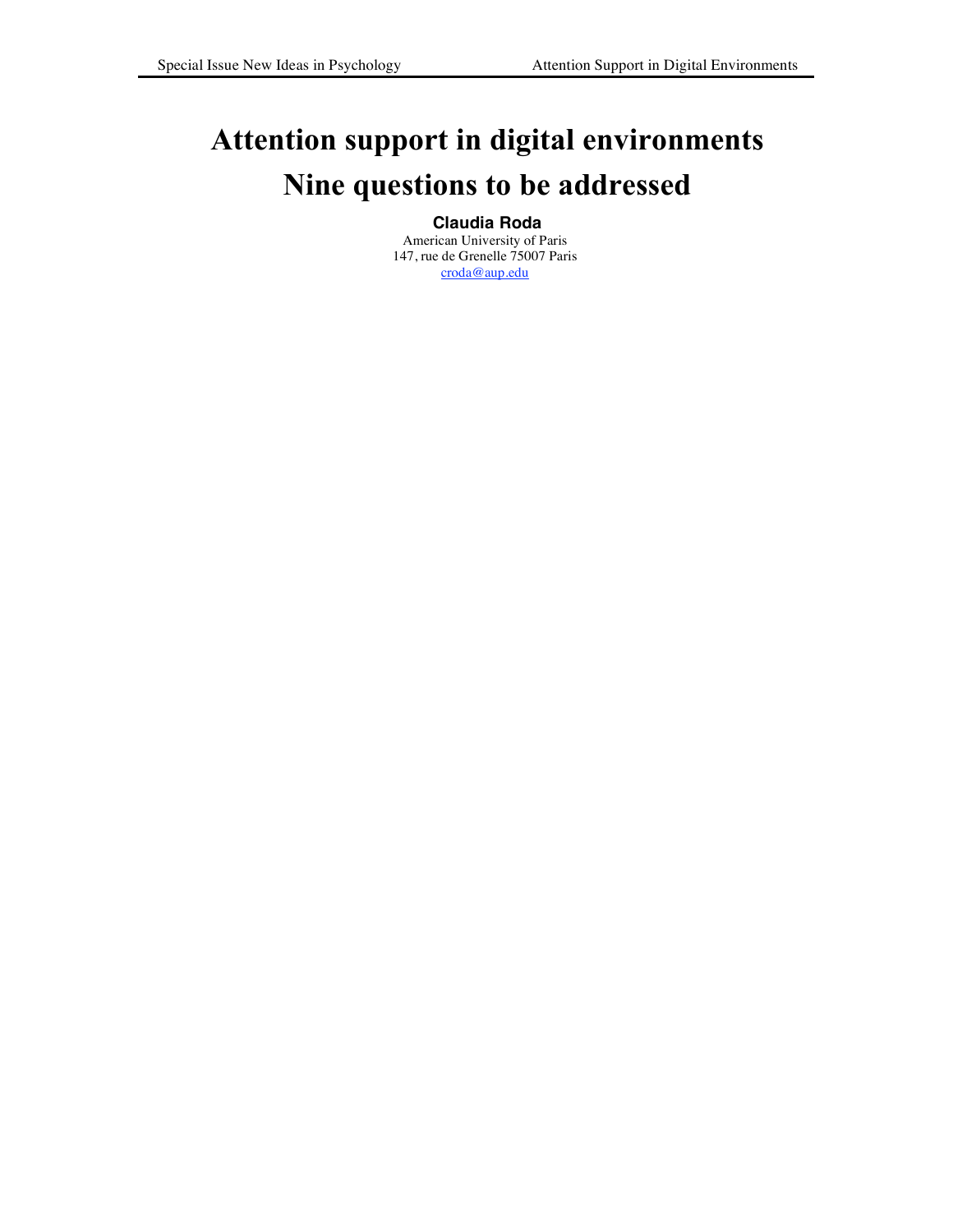## *Abstract*

Research in *attention aware systems*, i.e. systems that support users in their attentional choices, promises to address many of the problems related to information overload, cyber collaboration, and mobility, by providing features helping users in coping with attentional limitations. However, the design of attention aware systems necessitates a deep understanding of human attentional processes, of the knowledge a system needs to support those processes, and of the manner in which such knowledge may be acquired. Because the conceptualization of such systems requires understanding users' cognitive states in terms of their past interactions with the environment, the interactivist framework may provide a strong basis for analyzing attention aware systems.

This paper briefly introduces the services that attention aware systems may provide, suggests how *attention* may be modeled within the interactivist framework, and proposes nine questions that may be answered within such framework to gain the knowledge necessary for the creation of attention aware systems.

Keywords: attention, attention aware systems, interactivism

PsycINFO classification: 4010, 2346, 4120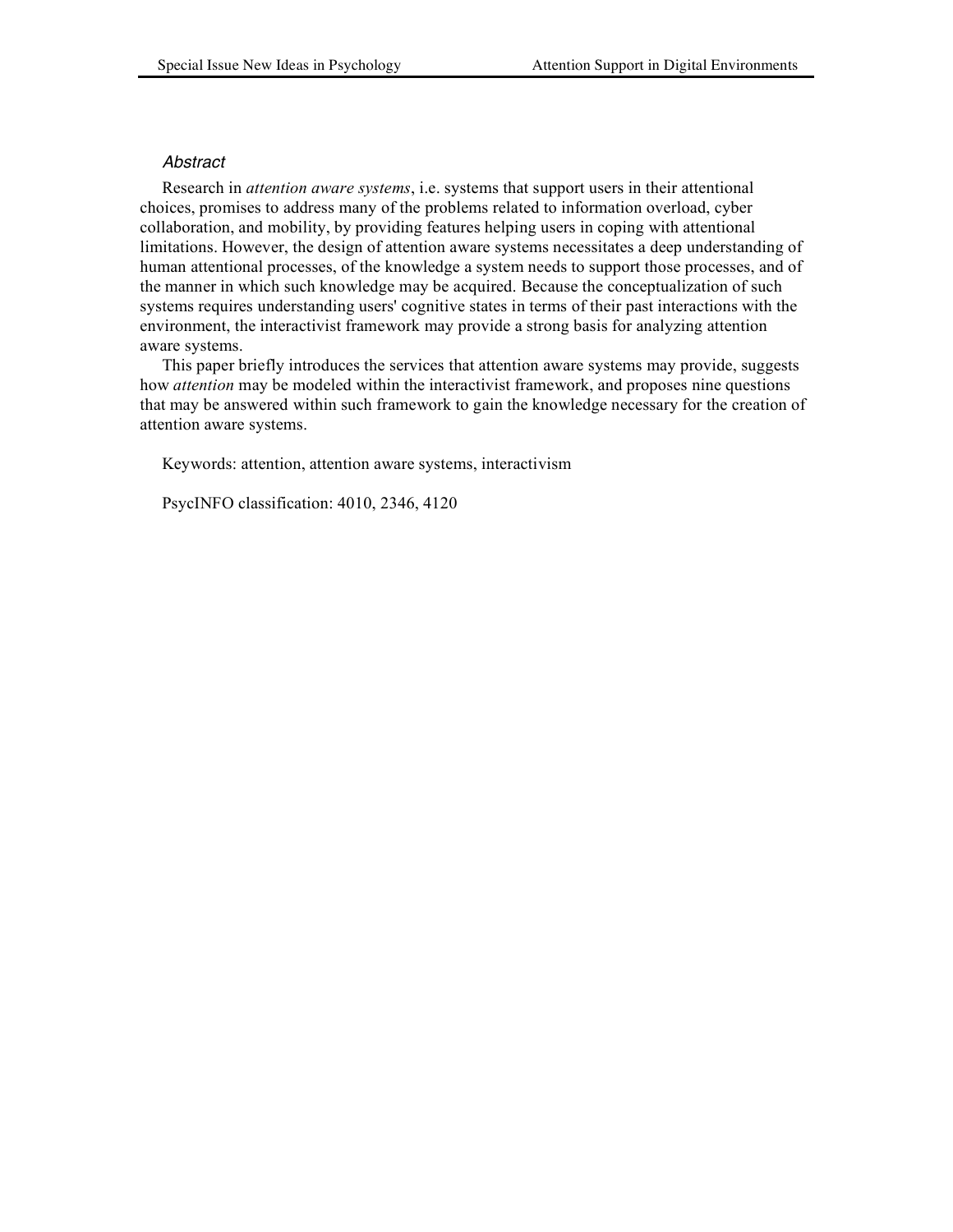# **1 Introduction**

As networked technologies increasingly provide users with access to information and people anywhere/anytime, the need for systems capable of supporting users in their cognitive resource allocation choices has been increasingly recognized (McCrickard, Czerwinski, & Bartram, 2003; Roda & Thomas, 2006b; Vertegaal, 2003). The design of systems capable of adapting to the needs of individual users operating in specific contexts and under particular constraints is attracting significant interest both in industry and the academy. In particular, research in *attention aware systems*, i.e. systems that support users in their attentional choices (Roda & Thomas, 2006a), promises to address many of the problems related to information overload, cyber collaboration, and mobility, by providing features helping users in coping with attentional limitations. Such features may include intelligent notification and management of interruptions, support for task resumption and multitasking, and awareness mechanisms for collaborative attention allocation. In general, attention aware systems may require a complete rethinking of the metaphors underlying device interface conceptualization (Kaptelinin & Czerwinski, 2007; Roda, Stojanov, & Clauzel, 2006) and of the way we design systems as a whole (see for example the ubiquitous computing (Weiser & Brown, 1996) or ambient intelligence (Kunz, October 2001) literature). At the conceptualization level, attention aware systems will require a much better understanding of how human attentional processes work, and how they might be supported.

This paper introduces the services that attention aware systems aim at providing (section 2), it proposes an interpretation of attention within the interactivist framework (section 3), and formulates nine questions about attention that may be answered by relating the users' mental states to sequences of past interactions with the environment (section 4). The overall objective of the paper is to highlight the gaps still existing between research in cognitive psychology on the subject of attention, and the application of this research in computer science in order to build systems that are respectful of humans' limited cognitive abilities.

# **2 How can systems support attentional processes?**

The services presented here (see (Roda, 2006) for a more complete list of services) illustrate various aspects of attention support in modern, community-based, and information-rich environments (for example, a study reports that at any given moment a user has on average eight windows opened, and spends about 11 minutes on a given task before being interrupted (Mark, Gonzalez, & Harris, 2005)). In such environments the users' activity is characterized by frequent interruptions and multi-tasking, requiring that users explicitly evaluate their attention allocation strategies.

We will concentrate on three types of services:

- Interruption management services are probably the most discussed in the literature and aim at minimizing disruption to the user caused by frequent interruptions.
- Support for task switching and task reminder services endeavor to help users in managing multiple, often interleaved, tasks.
- Self and community awareness services provide the support necessary for users to assess and reflect upon their own and the community's attention allocation strategies.

#### *2.1 Interruptions Management*

Although interruptions may bring information to one's attention of potential use in the primary (current) task, or even, in the case of simple primary tasks, facilitate task performance (Speier, Vessey, & Valacich, 2003); it has been widely reported that interruptions increase the load on attention and memory (Gillie & Broadbent, 1989), may generate stress (Bailey, Konstan, &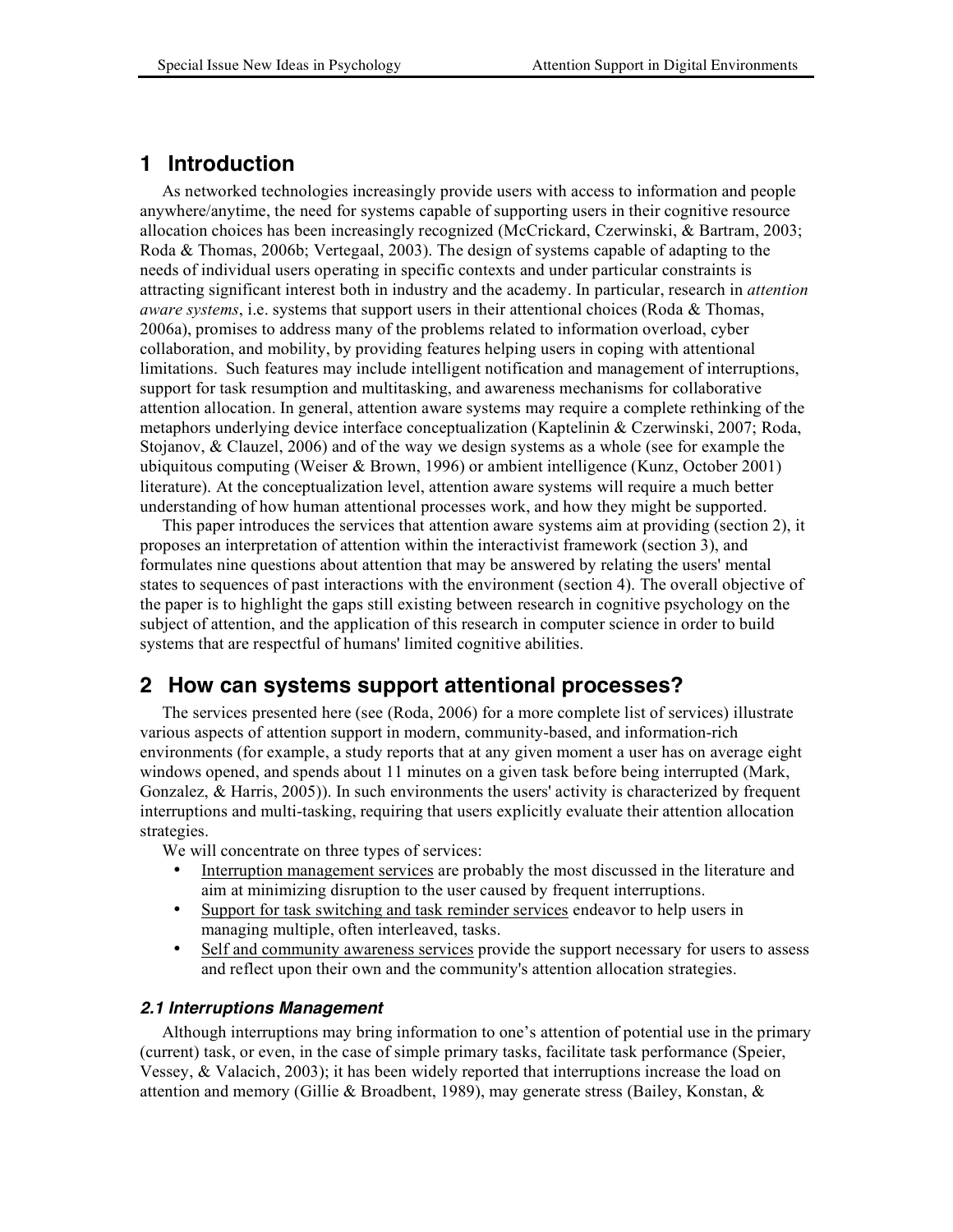Carlis, 2001; Zijlstra, Roe, Leonova, & Krediet, 1999), and compromise the performance of the primary task (Franke, Daniels, & McFarlane, 2002; McFarlane & Latorella, 2002; Nagata, 2003; Speier, Vessey, & Valacich, 2003) especially when the user is working on handheld devices in mobile environments (Nagata, 2003). In order to minimize disruption while ensuring that pertinent content is appropriately attended to, the system must make a decision about the *relevance* to the user of the newly available information in the current context, and consequently select notification *timing* and *modality*.

#### *2.1.1 Assessing the relevance of newly available information*

Research on interruption management is quite extensive (see for example (Burmistrov, 2005)), however the strategies for evaluating the relevance of newly available information are normally based on static structures rather than being dynamically derived from the observation of users' interaction with system and environment. We seem to be able to develop strategies to guide relevance evaluation and refine them through experience, but the learning processes and the factors underlying the development of these strategies are still largely unknown.

#### *2.1.2 Timing of interruptions*

Several studies have demonstrated that the timing of an interruption may make a significant difference in both how easily the information presented is acquired by the user, and on how much disruption the interruption imposes on the task being interrupted (Adamczyk & Bailey, 2004; Czerwinski, Cutrell, & Horvitz, 2000). The solutions for the selection of interruption timing proposed so far are either based on task-knowledge or on sensory-input.

Task-knowledge based timing relies on the analysis of the structure of the task being performed. For example, Bailey and his colleagues (Bailey, Adamczyk, Chang, & Chilson, 2006; Bailey & Konstan, 2006) represent tasks as two-level hierarchies composed of coarse events further split into fine events, and demonstrate that interruptions are less disruptive when presented at coarse breakpoints, corresponding to the completion of coarse events.

Sensory-input-based timing relies on sensor input about user activity to detect best times for interruption. On the basis of the observation that human beings can very efficiently, and given only a very small number of cues, evaluate other's interruptibility, Hudson et al. (2003) propose that interruptibility evaluation is attainable with simple sensors, and that speech detectors are the most promising such sensors. Chen and Vertegaal (2004) instead use more sophisticated physiological cues (Heart Rate Variability – HRV, and electroencephalogram - EEG) to distinguish between four attentional states of the user: at rest, moving, thinking, and busy.

In the Atgentive project (Atgentive, 2005-2007; Roda & Nabeth, 2006) task-knowledge-based and sensory-input-based approaches are integrated by combining knowledge of a detailed task structure (Laukkanen, Roda, & Molenaar, 2007) with simple sensory-input to evaluate the strength of breakpoints for possible interruptions.

#### *2.1.3 Interruption modality*

Notification modality may influence an interruption's impact on user activity at various levels: interruptions may go completely unnoticed, they may smoothly integrate with the user's current task, or they may capture the user's attention and cause a temporary or durable focus switch. Several researchers have concentrated on the effects that different notification modalities may have on the user. Robertson and his colleagues (Robertson *et al.*, 2004) analyze two types of interruptions in a debugging environment: immediate-style (i.e. interruptions that require immediate attention from the user), and negotiated-style (i.e. interruptions that the user can attend to at a chosen time). They conclude that negotiated-style interruptions are less disruptive and promote learning. McCrickard and his colleagues (McCrickard, Catrambone, Chewar, & Stasko, 2003; McCrickard & Chewar, 2003) propose to measure the effects of visual notification with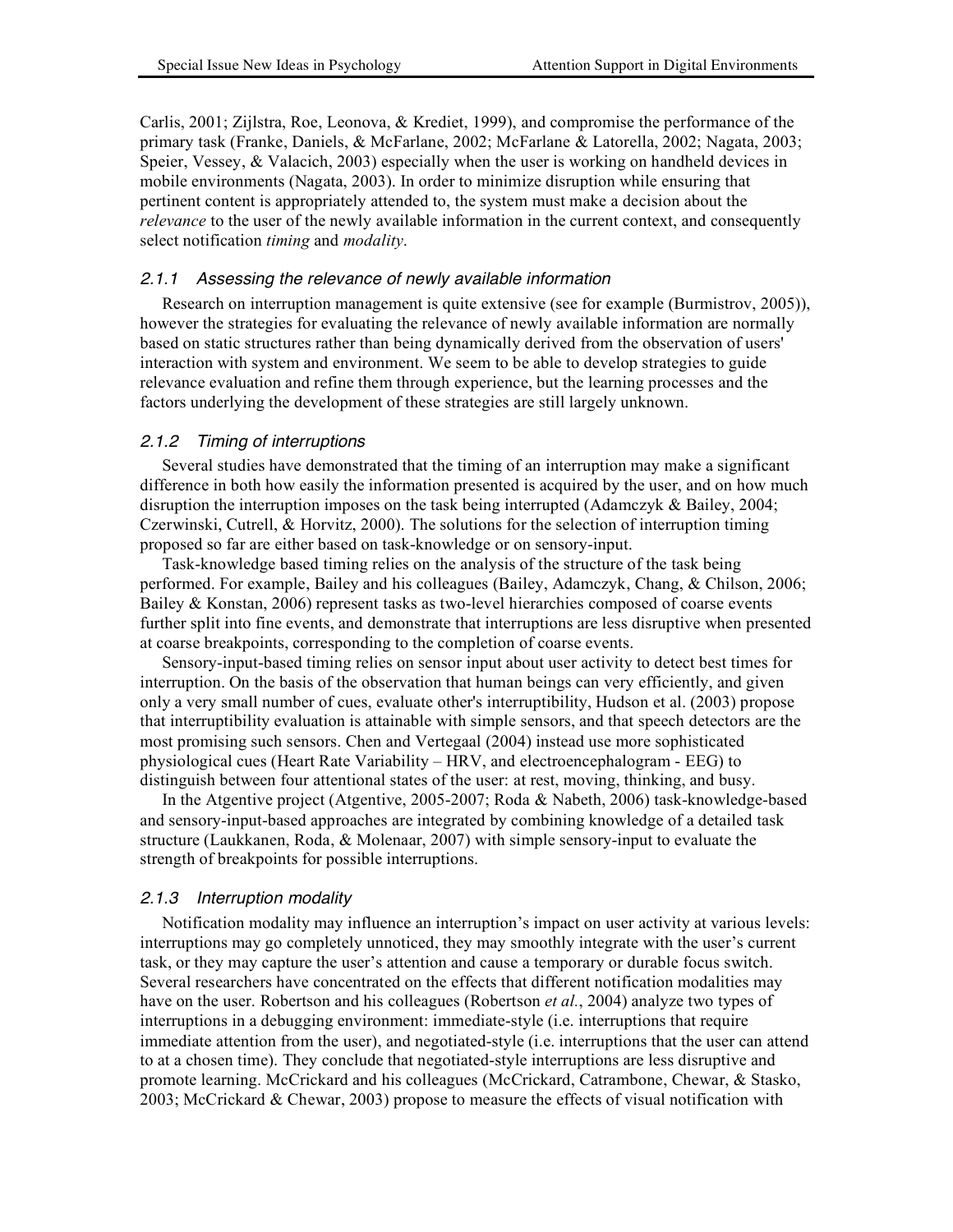respect to four parameters: (1) users' interruption caused by the reallocation of attention from a primary task to a notification, (2) users' reaction to a specific secondary information cue while performing a primary task, and (3) users' comprehension of information presented in secondary displays over a period of time, and (4) user satisfaction. They provide recommendations indicating, for example, that small in-place animation can be defined as best suited to the goals of minimal attention reallocation (low interruption), immediate response (high reaction) and small knowledge gain (low comprehension). Bartram, Ware, and Calvert (2003, p. 515) propose the use of moticons (icons with motions) as an effective, distraction-minimizing visual technique for information-rich displays. Finally, Arroyo and Selker (2003) study the effects of using different modalities for interruption in ambient displays, concentrating on the effects of heat and light channels.

# *2.2 Support for task switching*

Current virtual (as well as physical) environments are characterized by an increasing number of resources (e.g. tools, information, communication channels) that cause users to switch between tasks very frequently. Two problems often encountered in situations of heavy cognitive load and multitasking are related to the correct continuation of planned activities, and to the evaluation of the relative priorities of concurrent tasks. These problems have also been studied in relation to *prospective memory* failures. Unlike from *retrospective memory*, which allows us to remember facts of the past (e.g. people's names, the lesson studied yesterday), prospective memory allows us to remember planned activities in the future (e.g. go to a meeting, complete writing a paper, turning off the stove in 30 minutes) (Meacham & Leiman, 1982). Retrospective memory is closely related to intentionality with some authors seeing prospective memories as the manner in which intentions are stored into memory (Marsh, Hicks, & Bryan, 1999; Sellen, Louie, Harris, & Wilkins, 1996). While prospective memory is essential to the normal progress of our daily activity, prospective memory failures may account for up to 70% of memory failures in everyday life (Kvavilashvili, Messer, & Ebdon, 2001). They have also been shown to significantly hinder performance in work and learning environments (Czerwinski & Horvitz, 2002) and to intervene differently depending on the age of the subjects (Kvavilashvili, Messer, & Ebdon, 2001).

Prospective memory doesn't simply require recalling a particular piece of information, it also requires remembering it at the *correct time*; such *correct time* may consist in an absolute time (e.g. going to a meeting at 2pm) or in the occurrence of an event (e.g. turning off the stove when the water boils). This has prompted the distinction between *event-based* and *time-based* remembering tasks (Sellen, Louie, Harris, & Wilkins, 1996).

One obvious way to support prospective memory is to supply reminder services. If a task has begun and subsequently interrupted, resuming it doesn't only require remembering to restart the task, it also entails being able to somehow re-establish its context. This may require a significant cognitive effort on the part of the user. Attention aware digital environments may support users in situations of frequent task switching by helping them in restoring the context of resumed tasks and by aiding them in recalling tasks to which they should attend. These two services are briefly discussed below.

#### *2.2.1 Task reminders*

Simple task reminders services are already available within several applications and devices. They allow users to set alarms that display the text message entered by the user when the reminder was set up. The ideal reminder service however would support both time-based and event-based remembering, supplying the user with an environment in which task reminders can be generated when, for example, a task has been completed, a resource becomes available, a document requires editing, etc. Accurate task models, associated with attention-related user models would result in better services to support users in allocating resources to pending tasks.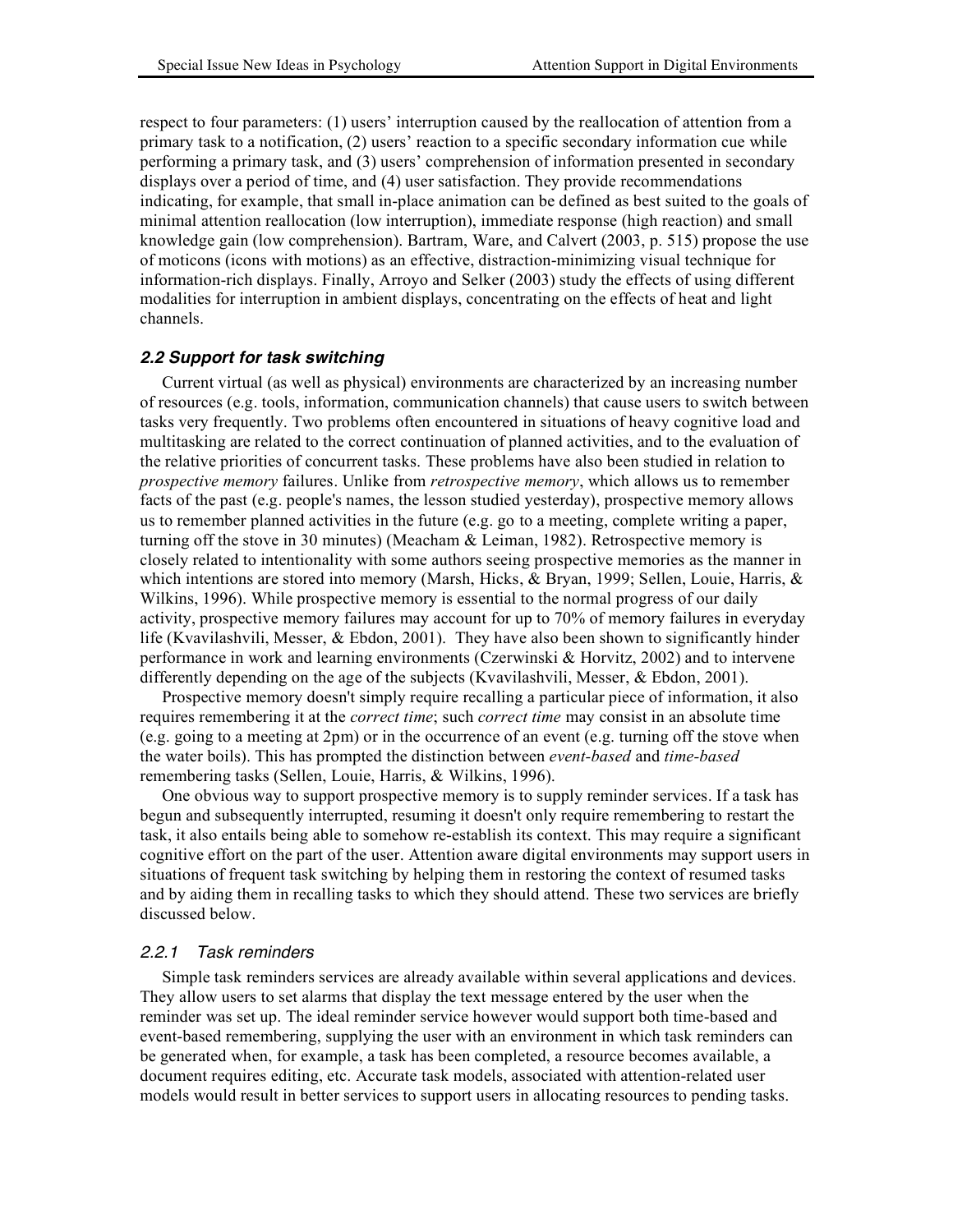Task reminders may be particularly useful in helping users to remember to resume tasks that have been interrupted (a study reports that in over 40% of the cases in which tasks are interrupted, they are not resumed (O'Conaill  $&$  Frohlich, 1995)). The representation of user tasks has however presented many difficulties, often due to our poor understanding of how people form the concept of *task* as a collection of actions directed toward the achievement of a given goal.

# *2.2.2 Restoring task context*

When a task is interrupted and subsequently restarted, a great deal of cognitive effort is spent in restoring its contexts, i.e. reassembling all the resources needed for its completion. Experimental studies have demonstrated that simple reminders about the objective of the interrupted task may be quite useful under certain conditions (Cutrell, Czerwinski, & Horvitz, 2001), however since returned-to tasks require significantly more resources, on average, than other tasks (Czerwinski, Horvitz, & Wilhite, 2004), supporting the user in recovering the resources used in performing the interrupted task would significantly lower cognitive load.

We have found that providing context restorations for resumed tasks presents a number of conceptual challenges such as:

- Establishing which resources, among those accessed while attending to the task, are significant enough to merit restoration.
- Establishing whether, at the time the task is resumed, those resources are still relevant.

In order to address these issues, we have explored the possibility of providing the learner with a multi-screen environment that supports user-guided separation of task contexts in order to facilitate resumption after task switching (Clauzel, Roda, & Stojanov, 2006). We are currently in the process of evaluating the effectiveness and usability of this system.

# *2.3 Self- and community-awareness tools*

The increasing demands of modern learning and working environments require that users gain much greater awareness about the manner in which they allocate attentional resources. Although performance of several tasks concurrently may be improved with practice (Marois & Ivanoff, 2005), limiting multi-tasking, when applicable, is a much more efficient strategy to improve performance. This requires that users have the tools and ability to plan their activities and to reason and make decisions about their cognitive resource allocation. Awareness services informing users about their current attention-allocation choices may support such reflection. Relevant information may include details about the (type of) resources and/or tasks the user has allocated his time to, and a description of activity fragmentation (how often has a user interrupted a task, and how long did it take for him to return to it?). This information may help users in making attention-allocation decisions; for example, one may decide to block frequent sources of interruption in order to complete a task that has been frequently interrupted. Along with awareness services targeting the individual user, important insights may be gathered through community-awareness services. Notification services supporting awareness may be established to provide learners with a list of very popular resources within their community. This type of awareness tools is not limited to resource access; it may also consider a variety of community actions such as resources repurposing, bookmarking, downloading, etc.

# **3 An interactivist interpretation of attention**

Improving the services described in the previous section requires a much better understanding of human perception and cognition, and of attentional processes in particular. We believe that the interactivist framework, by describing such mechanisms as emerging from the user's interaction with the environment, may provide the basis for answering many of the open questions stated in the following section. This section very briefly sketches how attention may be understood within the interactivist framework.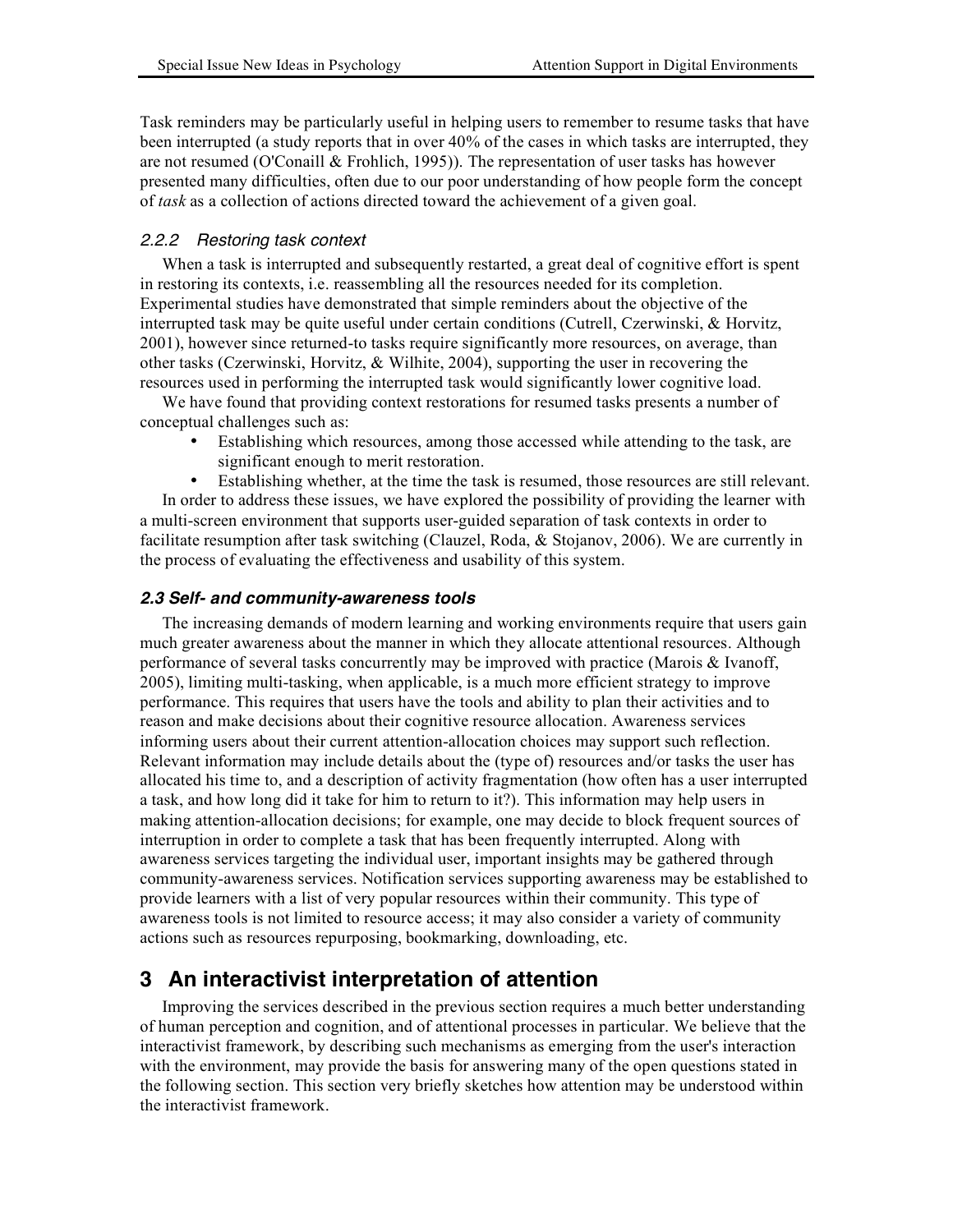The most prominent theories in cognitive psychology see attention as the set of processes enabling and guiding the selection of incoming perceptual information. Attention limits the external stimuli processed by our bounded cognitive system and avoids its becoming overloaded (Chun & Wolfe, 2001; Driver, 2001; Lavie & Tsal, 1994; Posner, 1982). Attention can either be controlled voluntarily, or it can be captured by some external event. The former control mechanism is referred to as endogenous, or top-down, goal-driven attention (Arvidson, 2003; Posner, 1980; Yantis, 1998). The latter is referred to as exogenous, bottom-up, or stimulusdriven, and it may involve different degrees of power, whereby certain stimuli become basically impossible to ignore (e.g. sudden luminance changes), while others are more amenable to volition. Chun and Wolfe (2001, p.279) explain that "endogenous attention is voluntary, effortful, and has a slow (sustained) time course; […] exogenous attention draws attention automatically and has a rapid, transient time course". However, exogenous and endogenous mechanisms are not independent, but interact constantly so that the endogenous mechanism currently operating (e.g. what one is looking for in a visual field) may determine one's capacity to ignore certain exogenous stimuli.

We propose that within the intertactivist framework, **attention may be modeled as the choice necessary to determine which conditions in the environment are relevant for the generation of functional presuppositions**. Whenever a functional presupposition reveals itself as dysfunctional the system may learn that such dysfunction is due to an inappropriate choice of *relevant conditions* (RC).

Given a general functional presupposition FP:

#### (FP) *if the environment satisfies RC then interaction INT is appropriate*

if FP turns out to be dysfunctional, we have four, not mutually exclusive, possible error conditions:

- $(err1)$  the implication FP does not hold (it is false)
- (err2) RC is not a sufficiently refined *relevant condition*
- (err3) something else was erroneously detected instead of RC
- (err4) interaction INT was erroneously enacted (somehow failed)

Correspondingly, if FP is functional, it can be reinforced at four levels: the implication holds, RC is a relevant condition, RC was appropriately detected, INT was appropriately enacted.

To a first approximation, attention may be related to error condition err2 (or the corresponding reinforcement). This error condition may trigger *learning* processes which, by monitoring ongoing interactive processes, "introduces variation when things are not going well, and stability when they are proceeding according to plan" (Bickhard, 2000, p.7-8). It is through this learning process (possibly recursively applied) that the user may generate strategies allowing selection of relevant conditions. Such *learned strategies for attention allocation* are *motivations,* as described in (Bickhard, 2000), and they emerge from a learning process about attention.

The interactivist framework provides a structure supporting the representation of attentionrelated information about users that is dynamically related to their past interactions with system and environment, and that takes into account the learning processes continuously underlying attention allocation. It is thus important to pursue a detailed analysis of how the interactivist framework addresses some philosophical and operational questions related to the support of human attentional mechanisms by computer systems. Such analysis may open the way to significant improvements in the design of attention aware systems.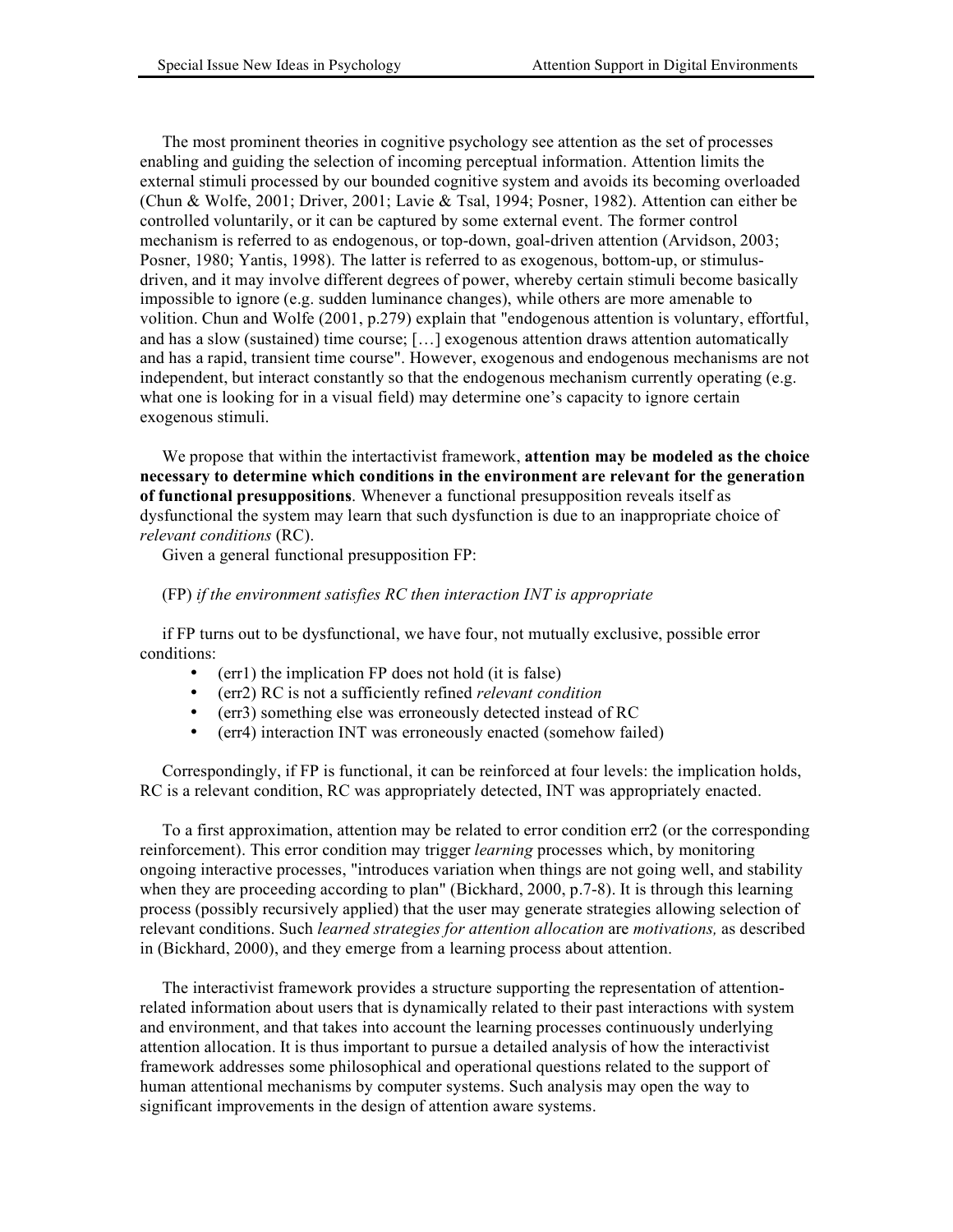# **4 Nine questions to address**

The implementation of the services described in section 2 has presented difficulties largely related to the system's representation of, and reasoning about, human attentional processes. In particular, several elements of the interaction between the user and the system require more dynamic modeling. In this section we highlight some of the most pressing questions that must be addressed in order to support human attention in modern digital environments.

## *4.1 Question 1 - How do humans evaluate the relevance of sources of interruption?*

Section 2.1.1 introduced the idea that, in order to support interruption management, a system should be able to evaluate the relevance of sources of interruptions to the user. The relevance assigned to sources of interruption by a user varies with time and context, and it is subject to a learning process based on the user's previous interactions with similar resources. For this reason, the assessment of user focus must be based both on the knowledge of the user's current environment and the relevance he may assign to elements of that environment. For example, it has become obvious that methods based solely on gaze-tracking (Baudisch, DeCarlo, Duchowski, & Geisler, 2003) are insufficient for acquiring information about users' attention. The phenomena of inattentional blindness and inattentional amnesia (Rensink, 2000) demonstrate that the current task acts as a filter on visual attention. Experimental studies (Triesch, Ballard, Hayhoe, & Sullivan, 2003) have demonstrated that the same gaze pattern may be used in the context of different tasks to acquire different visual information. Therefore, the same gaze pattern may be associated with different attentional foci. Some attempts have been made to contextualize gazetracking by exploiting additional sources of information (Horvitz, Kadie, Paek, & Hovel, 2003). In abstract terms, such contextualization should aim at relating two aspects of user activity. Information about the current interaction of the user with system and environment (e.g. data from gaze-tracking, mouse-tracking, observation of the user through a camera) should be related to the user's past (inter)actions and to hypotheses on how these may guide the user activity (i.e. hypotheses on possible user goals). Detecting the user's current attentional state therefore requires a user model that dynamically describes the user state as a function of his past interactions with the environment. Interactivist models do exactly this -- they relate the user's mental states to sequences of past interactions with the environment, and therefore appear to provide the general framework necessary to create dynamic user models that integrate different sources of information about the users' (inter)actions, allowing an attention aware system to make a better guess at what the user's attentional focus might be. Further work is however necessary to better understand the processes that allow users to evaluate, at any given time, the relevance of multiple, and possibly complex stimuli.

## *4.2 Question 2 – How may a system move from individual interactions to bundles of intended interactions?*

In section 2 we saw that an important and recurring element of the user description, as applied to all attention aware services, is the *task*. Task are used to describe the user's past, present, and future activities which, in turn, have an important influence on attention, and as such, on the choice of Relevant Conditions. But representing tasks within attention aware systems has been problematic due to the fact there are different definitions of what a task is, and different views on how a given task might be decomposed. The level of granularity at which tasks ought to be defined depends on the tasks themselves, the user, and the type of attentional support that one may wish to provide. One of the few studies on how people define *tasks* (Czerwinski, Horvitz, & Wilhite, 2004) reports that descriptions varied greatly, that people "tended to use generic terms" (ibid p. 177) for their description, and that the granularity at which tasks were defined also varied to a great extent. Given this variability, the predefined task structures used in most digital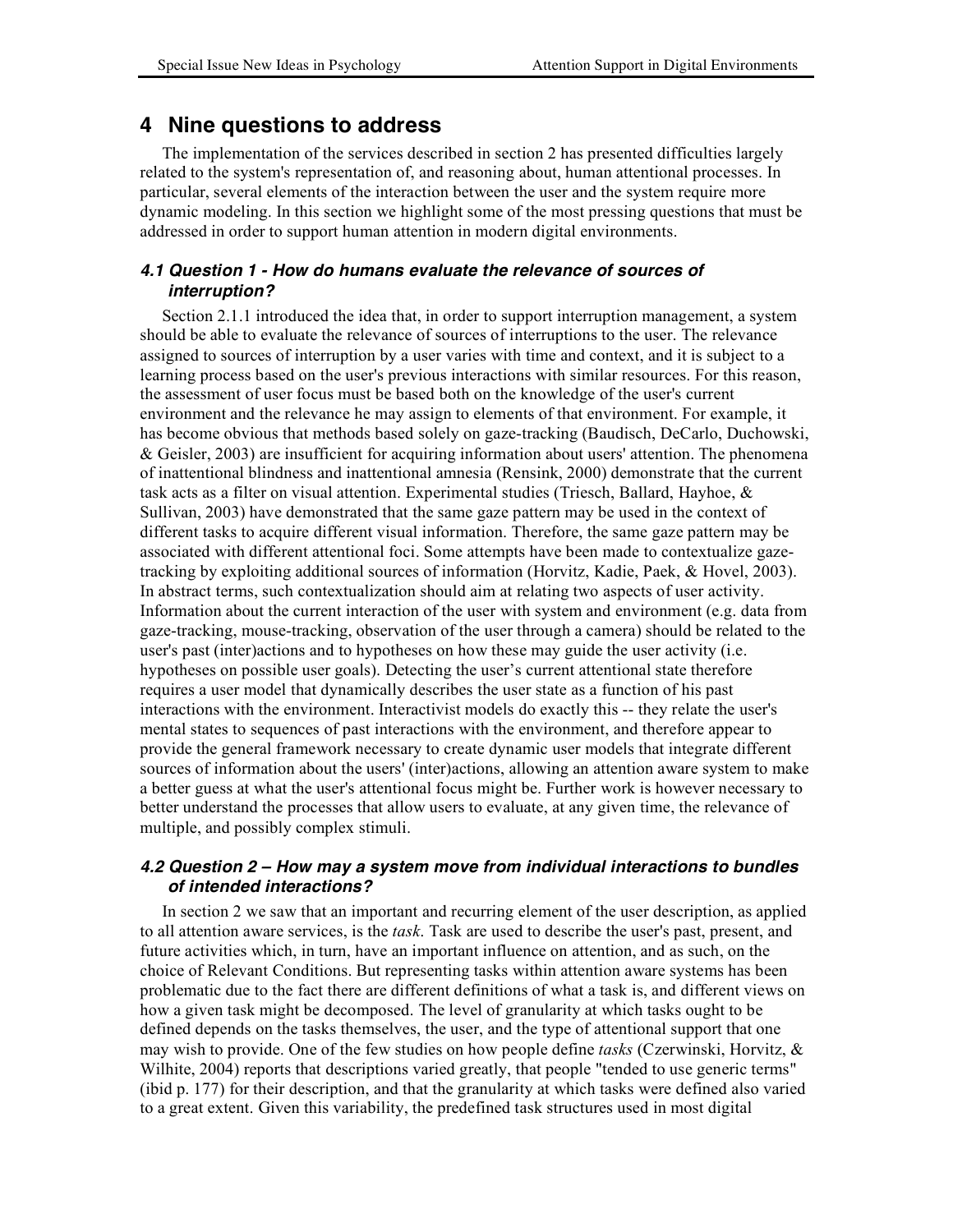environments to date appear ill-suited to their purposes, and an emergent data definition should be sought.

Within the interactivist framework **tasks can be seen as bundles of interactions**. This implies that the user is capable, through a learning process, of acquiring and employing a new type of Functional Presupposition FP':

(FP') *if the environment satisfies RC then the bundle of interactions TASK is appropriate*

When working under this type of functional presupposition the error condition *(err1)*, under which, as we recall, *the implication FP does not hold (it is false)*, becomes more complex because its not holding is not related to a single interaction but to a bundle of interactions. Therefore the learning process generated by error condition (err1) may bring the system to revise not only the relation between RC and TASK but the structure of the TASK itself.

Knowing more about the learning mechanisms that allow a user to bundle interactions into tasks and to subsequently revise them, would help us understanding how and why people describe tasks at different level of granularity in different context (note that the choice of granularity seem to be very much related to people experience with the task).

## *4.3 Question 3 – How may exogenous attention be understood within the interactivist framework? Is there a difference between exogenous and endogenous attention within this framework?*

It seems that from the point of view of the interactivist framework *all* changes in the environment may provoke an interaction, and that exogenous mechanisms are in fact no different from endogenous mechanisms. Both sorts of mechanisms can be seen as the result of the user's (adapted) response to its own internal state and a continuously changing environment. For a change in the environment to attract attention (as exogenous mechanisms are described) it must match some *relevant condition* recognized by the system, just as endogenous mechanisms require.

## *4.4 Question 4 - If an external stimulus interrupts a bundle of intended interactions, how much disruption does it provoke in the execution of those interactions?*

Section 2.1.2 introduced the need to assess the level of disruption provoked by an external stimulus (interruption) at various times during task execution. Relatively recent research in visual attention has shed some light on the relation between the cognitive state of the user and the effects of interruptions/disruptions, especially with respect to the subject's ability to at least register a disruptive event (notably, see the research on change blindness (Rensink, 2000; Simons & Rensink, 2005)). However, the question of the level of disruption produced by interruptions at specific times during task execution requires further exploration. In particular, the findings of Bailey and his colleagues (Bailey, Adamczyk, Chang, & Chilson, 2006; Bailey & Konstan, 2006), by which interruptions are less disruptive when presented at the completion of coarse events, seem to imply that the smaller a bundle of interactions is, the more we are driven to complete it. This may be due to the fact that, through learning processes, users come to see certain bundles of interactions as if they were atomic interactions. A better understanding of what causes disruption, and when and why it causes it, would allow for better tuning of interruption times.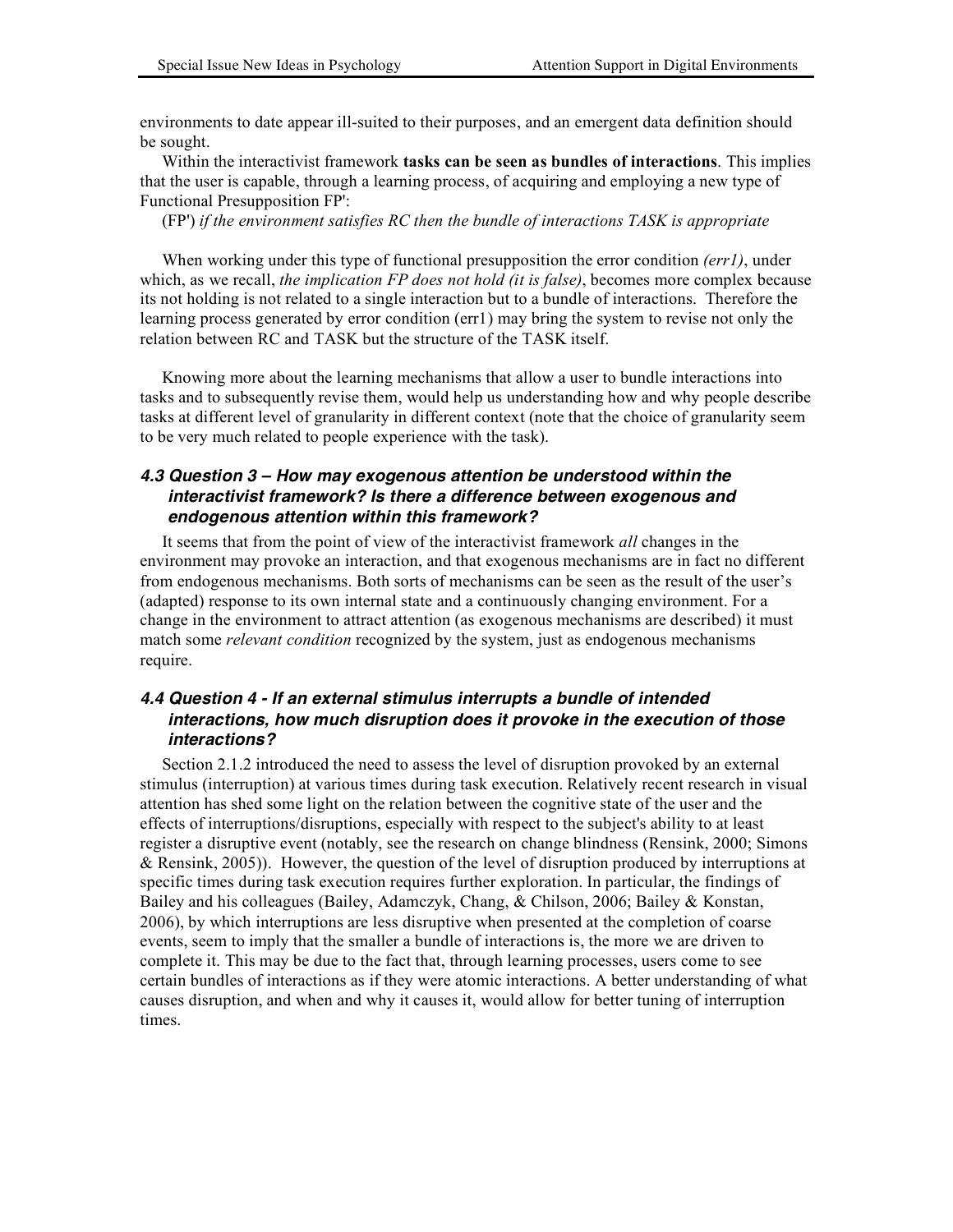# *4.5 Question 5 - What role does the external stimulus modality play in the disruption of the execution of interaction bundles?*

Section 2.1.3 briefly introduced various types of interruption modalities and the possible effects they have on current user activity. Most reports in the literature concern findings related to the visual modality (e.g. (Hillstrom & Chai, 2006)), and in a smaller measure to the auditory modality. Little research has so far been devoted to the possible interactions between these two, to the other modalities (but see for example (Welch & Warren, 1986)), and to their potentially different impacts on the current task. Current interactivist theories don't seem to distinguish between changes in the environment revealed through different modalities (e.g. sound, visual, tactile), however we do seem to respond to these modalities and to their possible combinations in different manners. It is possible that such different responses develop through the learning processes. Very little is known about these processes both in terms of possibly different reactions to the perception of stimuli in different modalities, and in terms of our choice of modalities for interaction with the environment.

#### *4.6 Question 6 - How do limited human cognitive abilities impact on the selection of future interactions?*

In section 2.2 we saw that limitations in memory capacity and processing ability may hinder people's ability to perform their normal activities, especially in situations of high cognitive load. Most of us have experienced the need to create "prospective memory extensions" in the form of agendas or to-do lists. It seems that when we come to the limit of our cognitive abilities we adopt "emergency strategies" that drastically reduce the number of choices we have to consider by adopting what we often call "habits". A problem often encountered when trying to support users in more efficiently allocating their cognitive resources, is that it is very difficult to modify acquired habits. For example, if a user is accustomed to regularly checking the email notification icon, he may look for that icon even when it is not needed, or even if another icon indicates that the user is working off-line. A further example is the fact that if a user has learned to ignore certain links on a web page as not useful, he is likely to keep ignoring them even when they become task-relevant. Kruschke (2001, 2003) explains these phenomena in terms of *learned attention* (highlighting) and *learned inattention* (conditioned blocking). He suggests that "both attentional shifting and associative learning are driven by the rational goal of rapid error reduction" (Kruschke, 2003, p.171) so that, in order to reduce errors with respect to already learned cues, we learn to attend to certain cues and to ignore others.

We have seen that, as understood within in the interactivist approach, the user may generate strategies allowing selection of relevant conditions, and that these *learned strategies about attention allocation* are *motivations.* Some such motivations can be identified with phenomena previously called *chronic concerns* (Moskowitz, 2002); others, generated with the aim of rapid error reduction, can be identified with the phenomena described by Krusche.

Better knowledge of the processes that guide habit creation in interaction would enable better task-reminder services and services helping the user avoiding extra load imposed by conditioned blocking and highlighting.

## *4.7 Question 7 - How are task and resources bundled in meaningful associations?*

Our discussion of question two hinted that one of the learning processes emerging from interaction may enable a system to bundle interactions in the collections we have called tasks. In section 2.2.2 we discussed the fact that people allocate resources to tasks. In a sense, resources allocated to tasks may be *relevant conditions* for the execution of those tasks. But these conditions appear to have different epistemological status from the relevant conditions that make a given interaction appropriate. A man, for example, may recognize a possible interaction involving *throwing stone and eating*, indicated by a particular visual scan of a bird. In this case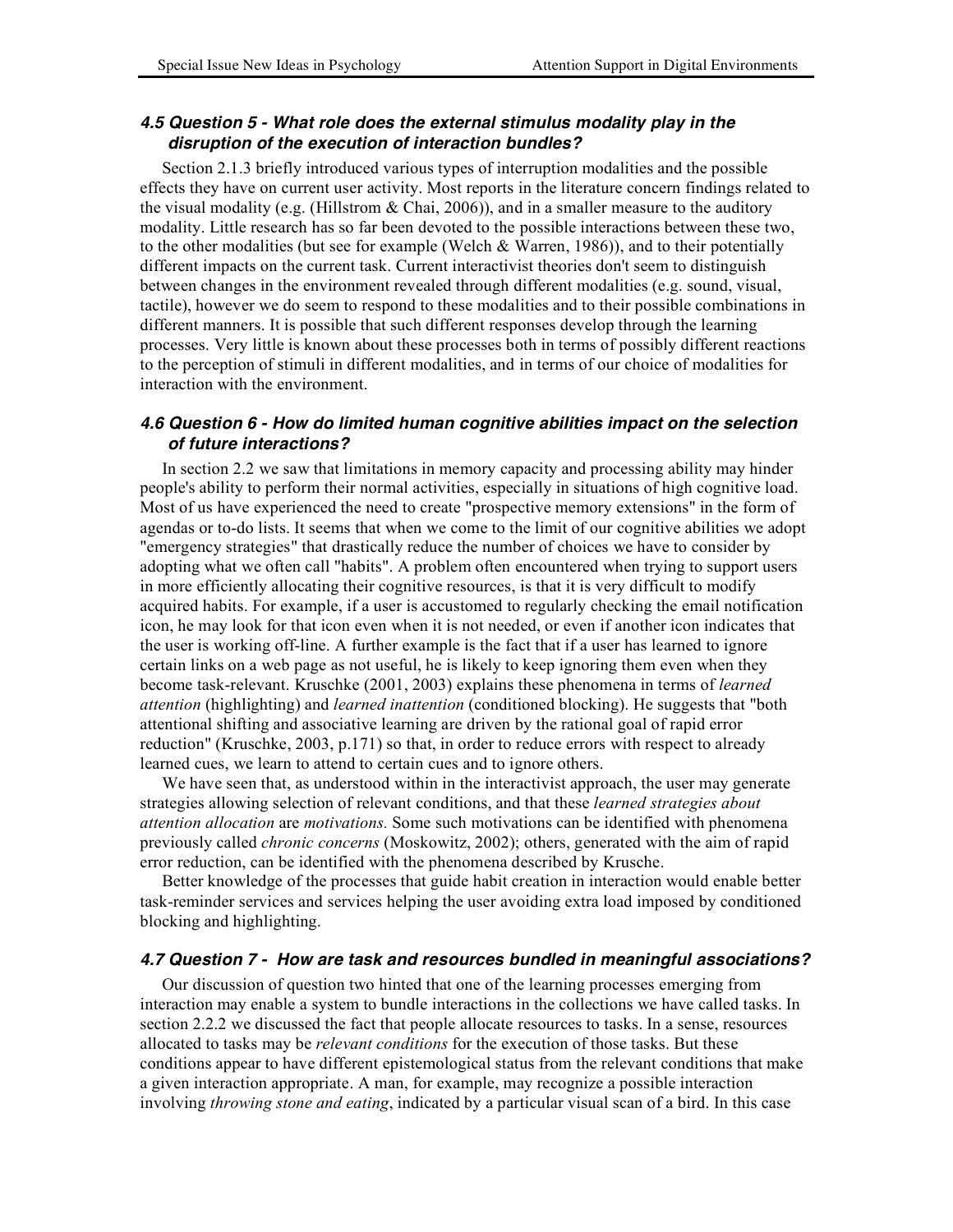the recognition of the bird represents the relevant condition. The question is whether the availability of the stone should be considered as a further relevant condition, keeping in mind that some resources may be *necessary* for the interaction to be appropriate (as the stone in the previous example), while others may be merely *desirable* (e.g. a sling). In any case, we need to better understand the process by which resources may be bundled in collections (possibly in the form of collections of relevant conditions) that are then associated with interactions, interaction bundles, or tasks.

#### *4.8 Question 8 - What is the impact of emotion on attentional focus?*

Users may sometimes perceive attention aware services as intruding on their activities (Rudman & Zajicek, 2006) and therefore generating positive or negative emotions. Research results in behavior-processing (see (Compton, 2003) for a review) highlight the fact that fine tuning of the interface with respect to attentional processes would need to take into consideration factors such as the users' emotions, or moods. Gasper & Clore (2002), for example, report two experiments supporting the hypothesis that "affective cues may be experienced as task-relevant information, which then influences global versus local attention" (p. 34). The relevance of emotional processes in designing systems capable of interacting effectively with humans, or of simulating human behaviors, is indeed recognized by a growing community of researchers (Breazeal, 2002; Norman, Ortony, & Russell, 2003; Picard, 1997; Trappl, Petta, & Payr, 2003).

Bickhard proposes that emotions are interactions with internal dynamic uncertainty (Bickhard, 2000). As such they must influence the selection of relevant conditions (attention). Further investigation in this direction may provide very useful insights on the types of interactions an attention aware system should have with the user in order to produce intervention that are acceptable and reduce cognitive load.

## *4.9 Question 9 – How can a user learn from another's experiences, or from a reflection on his own experiences?*

While users experience some interactions with their environment directly, in section 2.3 we saw that awareness systems may provide what might be called "mediated" and "meta-" experience. Mediated experience occurs when one is informed about others' interactive experiences, as when an adult tells a child that "the fire may burn your fingers," or when one is made aware that many others within a community have read a certain document. Meta-experience refers to a reflection about one's experience, as when one realizes, or is informed about, the fact that one has worked longer than usual hours, or that one has begun many activities and finished none. Direct experience through interaction is at the basis of the interactivist theory. Mediated experiences and meta-experiences also have an impact on the future behavior of a system, though that impact may be relevantly different.

# **5 Conclusions**

As the interactivist framework moves from minimalist models to their more comprehensive successors it will come to address many essential questions related to human perception, cognition, and learning. This paper proposes a set of questions concerning human attention that have emerged in the study and design of digital systems capable of supporting attentional processes, and considers potentially fruitful lines of interactivist response.

# **6 References**

Adamczyk, P. D., & Bailey, B. P. (2004). *If not now, when? The effects of interruption at different moments within task execution.* Proceedings Human Factors in Computing Systems: CHI'04, New York, 271-278.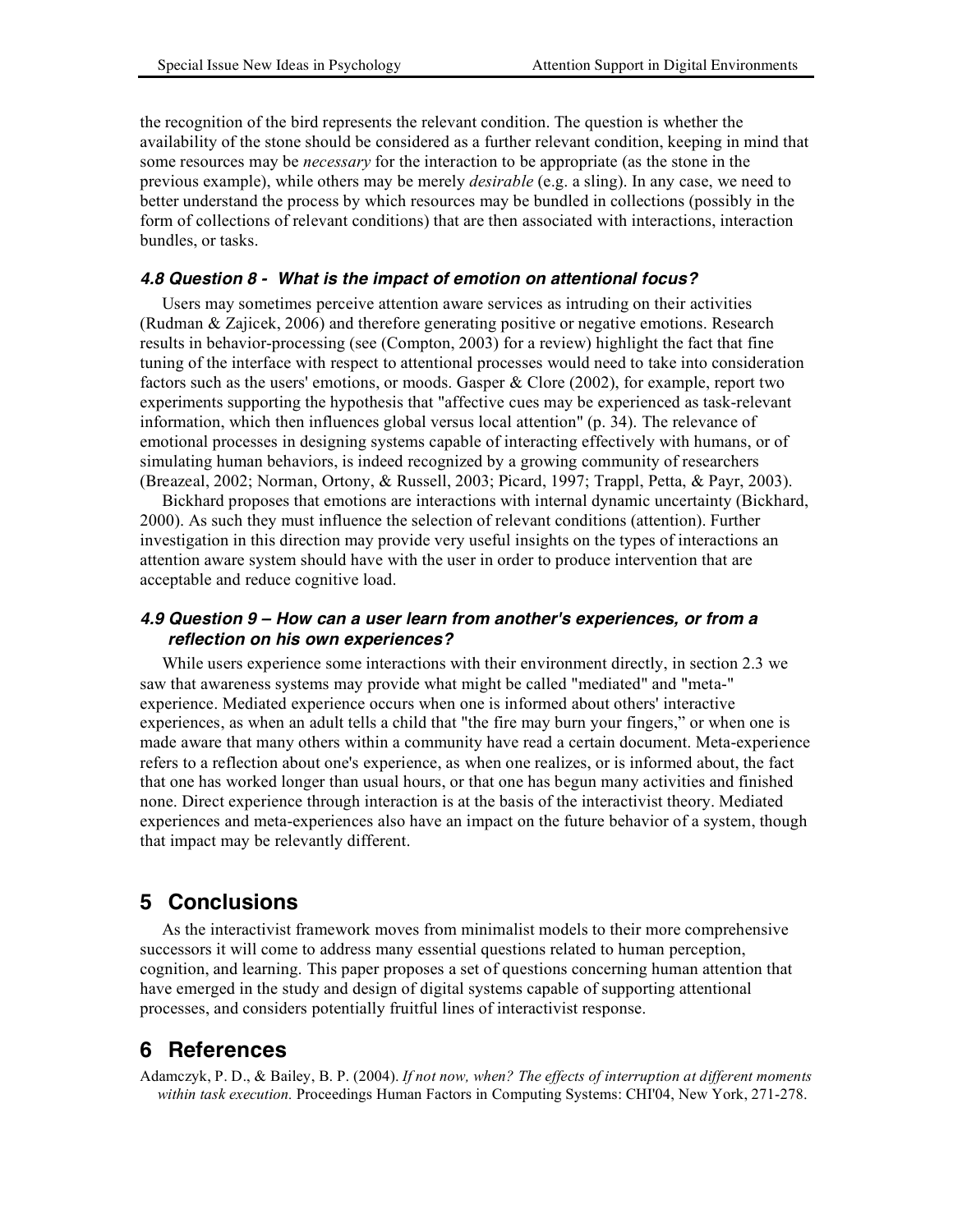- Arroyo, E., & Selker, T. (2003). *Self-adaptive multimodal-interruption interfaces.* Proceedings International Conference on Intelligent User Interfaces (IUI'03), 6-11.
- Arvidson, P. S. (2003). A lexicon of attention: From cognitive science to phenomenology. *Phenomenology and the Cognitive Sciences, 2*(2), 99-132.
- Atgentive. (2005-2007). *Attentive agents for collaborative learning eu sponsored project, fp6 ist-4- 027529-stp*.
- Bailey, B. P., Adamczyk, P., Chang, T. Y., & Chilson, N. A. (2006). A framework for specifying and monitoring user tasks. *Computers in Human Behavior, 22*(4), *709-732*.
- Bailey, B. P., & Konstan, J. A. (2006). On the need for attention aware systems: Measuring the effects of interruption on task - performance, error rate, and affective state. *Computers in Human Behavior, 22*(4), *685-708*.
- Bailey, B. P., Konstan, J. A., & Carlis, J. V. (2001). *The effects of interruptions on task performance, annoyance, and anxiety in the user interface.* Proceedings INTERACT '01, 593-601.
- Bartram, L., Ware, C., & Calvert, T. (2003). Moticons: Detection, distraction and task. *International Journal of Human-Computer Studies, 58*(5), 515-545.
- Baudisch, P., DeCarlo, Duchowski, A., & Geisler, B. (2003). Focusing on the essential: Considering attention in display design. *Communications of the ACM, 46*(3), 60-66.
- Bickhard, M. H. (2000). Motivation and emotion: An interactive process model. In R. D. Ellis & N. Newton (Eds.), *The caldron of consciousness* (pp. 161-178): J. Benjamins.
- Breazeal, C. (2002). *Designing sociable robots*. Cambridge, MA: MIT Press.
- Burmistrov, I. (2005). Interruptions in human computer interaction. Retrieved 4.1.2005, 2005, from http://interruptions.net/
- Chen, D., & Vertegaal, R. (2004). Using mental load for managing interruptions in physiologically attentive user interfaces. In *Extended abstracts of the 2004 conference on human factors and computing systems* (pp. 1513-1516). Vienna, Austria: ACM Press.
- Chun, M. M., & Wolfe, J. (2001). Visual attention. In E. B. Goldstein (Ed.), *Blackwell's handbook of perception* (pp. 272-310). Oxford, UK: Blackwell.
- Clauzel, D., Roda, C., & Stojanov, G. (2006). *Tracking task context to support resumption (position paper for 2006 workshop on computer assisted recording, pre-processing, and analysis of user interaction data).* Proceedings HCI 2006 - Engage, London, UK.
- Compton, R. J. (2003). The interface between emotion and attention: A review of evidence from psychology and neuroscience. *Behavioral and Cognitive Neuroscience Reviews, 2*(2), 115-129.
- Cutrell, E., Czerwinski, M., & Horvitz, E. (2001, July 2001). *Notification, disruption, and memory: Effects of messaging interruptions on memory and performance.* Proceedings Interact 2001 IFIP Conference on Human-Computer Interaction, Tokyo, Japan.
- Czerwinski, M., Cutrell, E., & Horvitz, E. (2000, 5-8 September 2000). *Instant messaging: Effects of relevance and time.* Proceedings HCI 2000 - 14th British HCI group Annual Conference, University of Sunderland, 71–76.
- Czerwinski, M., & Horvitz, E. (2002). *Memory of daily computing events.* Proceedings HCI 2002 People and Computers XVI, 230-245.
- Czerwinski, M., Horvitz, E., & Wilhite, S. (2004). *A diary study of task switching and interruptions.* Proceedings Proceedings of the SIGCHI conference on Human factors in computing systems, Vienna, Austria, 175-182.
- Driver, J. (2001). A selective review of selective attention research from the past century. *British Journal of Psychology, 92*, 53-78.
- Franke, J. L., Daniels, J. J., & McFarlane, D. C. (2002). *Recovering context after interruption.* Proceedings 24th Annual Meeting of the Cognitive Science Society (CogSci 2002), 310-315.
- Gasper, K., & Clore, G. L. (2002). Attending to the big picture: Mood and global versus local processing of visual information. *Psychological Science, 13*(1), 34-40.
- Gillie, T., & Broadbent, D. E. (1989). What makes interruptions disruptive? A study of length, similarity and complexity. *Psychological Research Policy, 50*, 243-250.
- Hillstrom, A. P., & Chai, Y.-C. (2006). Factors that guide or disrupt attentive visual processing. *Computers in Human Behavior, 22*(4), 648-656.
- Horvitz, E., Kadie, C., Paek, T., & Hovel, D. (2003). Models of attention in computing and communication: From principles to applications. *Communications of the ACM, 46*(3), 52-59.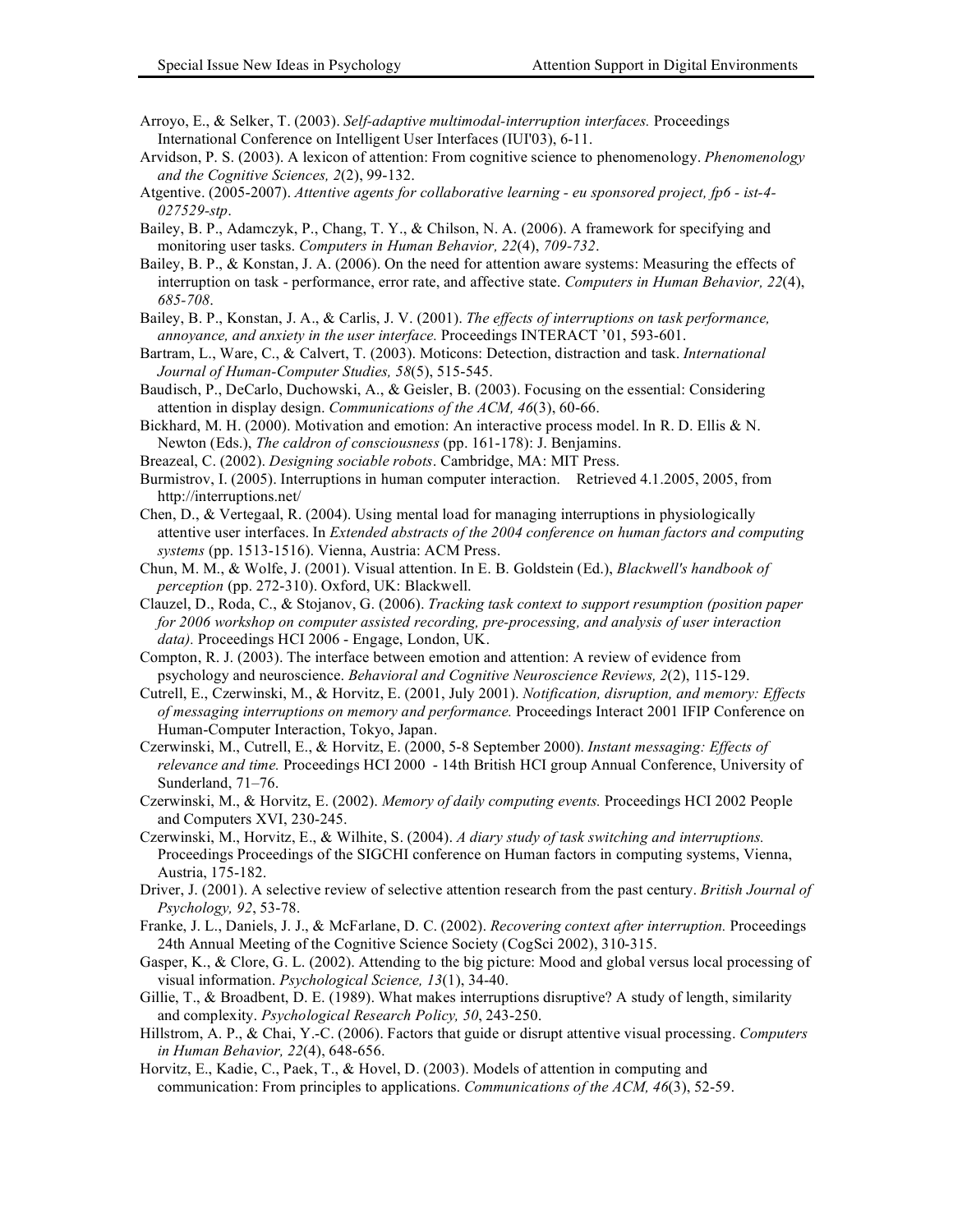- Hudson, S. E., Fogarty, J., Atkeson, C. G., Avrahami, D., Forlizzi, J., Kiesler, S., Lee, J. C., & Yang, J. (2003, April 05 - 10, 2003). *Predicting human interruptibility with sensors: A wizard of oz feasibility study.* Proceedings CHI 2003, Ft. Lauderdale, Florida, USA, 257 - 264.
- Kaptelinin, V., & Czerwinski, M. (Eds.). (2007). *Beyond the desktop metaphor designing integrated digital work environments*: MIT Press.
- Kruschke, J. K. (2001). Toward a unified model of attention in associative learning. *Journal of Mathematical Psychology, 45*(6), 812-863.
- Kruschke, J. K. (2003). Attention in learning. *Current Directions Psychological Science, 12*, 171-175.
- Kunz, P. (Ed.). (October 2001). *Ercim news, special issue on ambient intelligence* (Vol. 47): European Research Consortium for Informatics and Mathematics.
- Kvavilashvili, L., Messer, D. J., & Ebdon, P. (2001). Prospective memory in children: The effects of age and task interruption. *Developmental Psychology, 37*(3), 418-430.
- Laukkanen, J., Roda, C., & Molenaar, I. (2007). *Modelling tasks: A requirements analysis based on attention support services.* Proceedings Workshop on Contextualized Attention Metadata: personalized access to digital resources CAMA 2007 at the ACM IEEE Joint Conference on Digital Libraries, Vancouver, British Columbia, Canada.
- Lavie, N., & Tsal, Y. (1994). Perceptual load as a major determinant of the locus of selection in visual attention. *Perception & Psychophysics, 56*(2), 183–197.
- Mark, G., Gonzalez, V. M., & Harris, J. (2005). *No task left behind? Examining the nature of fragmented work.* Proceedings Proceedings of the SIGCHI conference on Human factors in computing systems, Portland, Oregon, USA, 321-330.
- Marois, R., & Ivanoff, J. (2005). Capacity limits of information processing in the brain. *Trends in Cognitive Sciences, 9*(6), 296.
- Marsh, R. L., Hicks, J. L., & Bryan, E. S. (1999). The activation of un-related and canceled intentions. *Memory & Cognition, 27*(2), 320-327.
- McCrickard, D. S., Catrambone, R., Chewar, C. M., & Stasko, J. T. (2003). Establishing tradeoffs that leverage attention for utility: Empirically evaluating information display in notification systems. *International Journal of Human-Computer Studies, 58*(5), 547-582.
- McCrickard, D. S., & Chewar, C. M. (2003). Attuning notification design to user goals and attention costs. *Communications of the ACM, 46*(3), 67-72.
- McCrickard, D. S., Czerwinski, M., & Bartram, L. (Eds.). (2003). *Notification user interfaces special issue of the international journal of human-computer studies* (Vol. 58(5)): Elsevier.
- McFarlane, D. C., & Latorella, K. A. (2002). The scope and importance of human interruption in humancomputer interaction design. *Human-Computer Interaction, 17*(1), 1-62.
- Meacham, J. A., & Leiman, B. (1982). Remembering to perform future actions. In U. Neisser (Ed.), *Memory observed: Remembering in natural contexts* (pp. 327-336). San Francisco: Freeman.
- Moskowitz, G. B. (2002). Preconscious effects of temporary goals on attention. *Journal of Experimental Social Psychology, 38*(4), 397-404.
- Nagata, S. F. (2003). *Multitasking and interruptions during mobile web tasks.* Proceedings 47th Annual Meeting of the Human Factors and Ergonomics Society, 1341-1345.
- Norman, D., Ortony, A., & Russell, D. (2003). Affect and machine design: Lessons for the development of autonomous machines. *IBM system Journal, 42*(1), 38-44.
- O'Conaill, B., & Frohlich, D. (1995, 7-11 May 1995). *Timespace in the workplace: Dealing with interruptions.* Proceedings CHI '95 Conference Companion, Denver, Colorado, United States, 262-263.
- Picard, R. W. (1997). *Affective computing*. Cambridge, MA: MIT Press.
- Posner, M. (1980). Orienting of attention. *Quarterly Journal of Experimental Psychology, 32*, 3-25.
- Posner, M. (1982). Cumulative development of attention theory. *American Psychologist, 37*, 168-179.
- Rensink, R. A. (2000). Seeing, sensing, and scrutinizing. *Vision Research, 40*(10-12), 1469-1487.
- Robertson, T. J., Prabhakararao, S., Burnett, M., Cook, C., Ruthruff, J. R., Beckwith, L., & Phalgune, A. (2004). *Impact of interruption style on end-user debugging.* Proceedings Proceedings of the SIGCHI conference on Human factors in computing systems, Vienna, Austria, 287-294.
- Roda, C. (Ed.). (2006). *Atgentive (ist-4-027529-stp) deliverable d1.3 atgentive conceptual framework and application scenarios*.
- Roda, C., & Nabeth, T. (2006). *The atgentive project: Attentive agents for collaborative learners.* Proceedings First European Conference on Technology Enhanced Learning EC-TEL'06 (Poster section) - Innovative Approaches for Learning and Knowledge Sharing, Crete, Greece, 685 - 690.